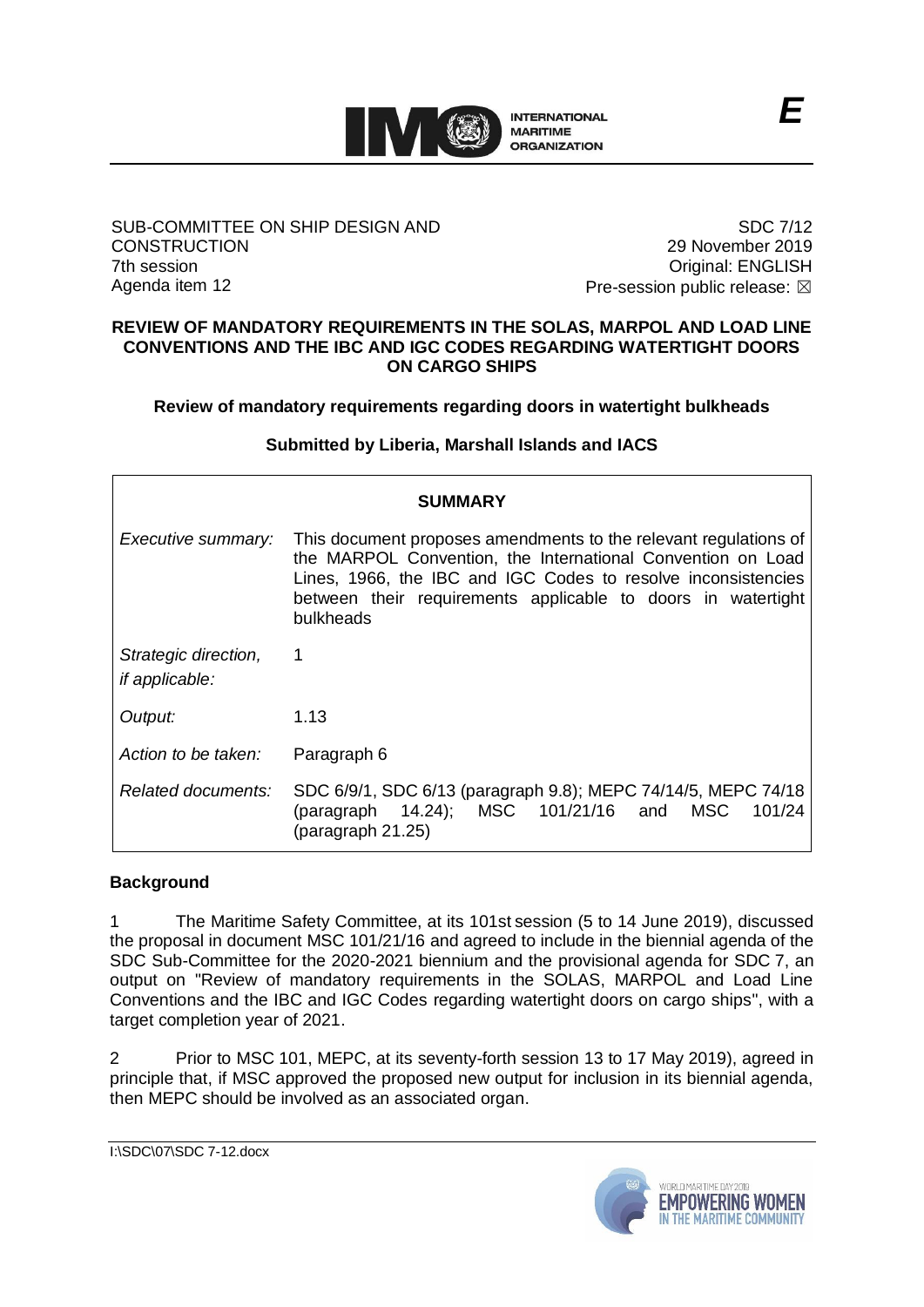### **Discussion**

3 During the development of Rev.1 of UI SC156, which was submitted by IACS to SDC 6 (SDC 6/9/1, annex), IACS noted the following inconsistencies between requirements in the SOLAS, MARPOL and Load Line Conventions, the International Code for the Construction and Equipment of Ships Carrying Dangerous Chemicals in Bulk (IBC Code) and the International Code for the Construction and Equipment of Ships Carrying Liquefied Gases in Bulk (IGC Code) regarding doors in watertight bulkheads:

- .1 the requirements related to hinged watertight doors are clearly specified in SOLAS only;
- .2 SOLAS regulation II-1/13-1.2 requires watertight doors that are used while at sea to be of the sliding type; on the other hand, doors that are normally closed at sea are not explicitly required to be of the sliding type, i.e. they can be "hinged" type (SOLAS regulation II-1/13-1.3); while
- .3 if, in the damage stability calculations, watertight doors are considered to be immersed, then:
	- .1 regulation 28.3.1 of MARPOL Annex 1 requires such doors to be of the sliding type; the same requirement appears in paragraph 2.9.2.1 of the IBC Code and paragraph 2.7.1.1 of the IGC Code; and
	- .2 regulation 27(13)(a) of the Load Lines Convention requires watertight doors to be of the sliding type, except for doors separating a main machinery space from a steering gear compartment where they may be of the hinged type;
- .4 SOLAS requirements for doors in watertight bulkheads vary according to the frequency of use of the doors, i.e. "Norm Closed", "Perm Closed", "Norm Open", "Used" etc. Requirements applicable to doors in watertight bulkheads that are to be used while at sea (described as "Used") appearing in the IMO instruments other than SOLAS, are compatible with those in SOLAS. However, these other instruments do not address requirements applicable to doors other than "Used" doors:

For example, doors other than those defined as "Used" in SOLAS, such as hinged doors which are "permanently closed" or "normally closed", do not appear to be clearly specified in the MARPOL and Load Lines Conventions, the IBC and IGC Codes.

## **Proposal**

4 To address the above inconsistencies, and for the sake of uniform and consistent implementation of the requirements related to doors in watertight bulkheads, the co-sponsors propose to align the relevant requirements appearing in the above-mentioned instruments as per the draft amendments provided in the annex. SOLAS was used as a basis for this alignment due to the relevant requirements therein being the most recent.

5 Regarding application provisions, the co-sponsors recall paragraph 21.26.1 of document MSC 101/24, which highlights the decision of the Committee to apply these amendments to new ships only.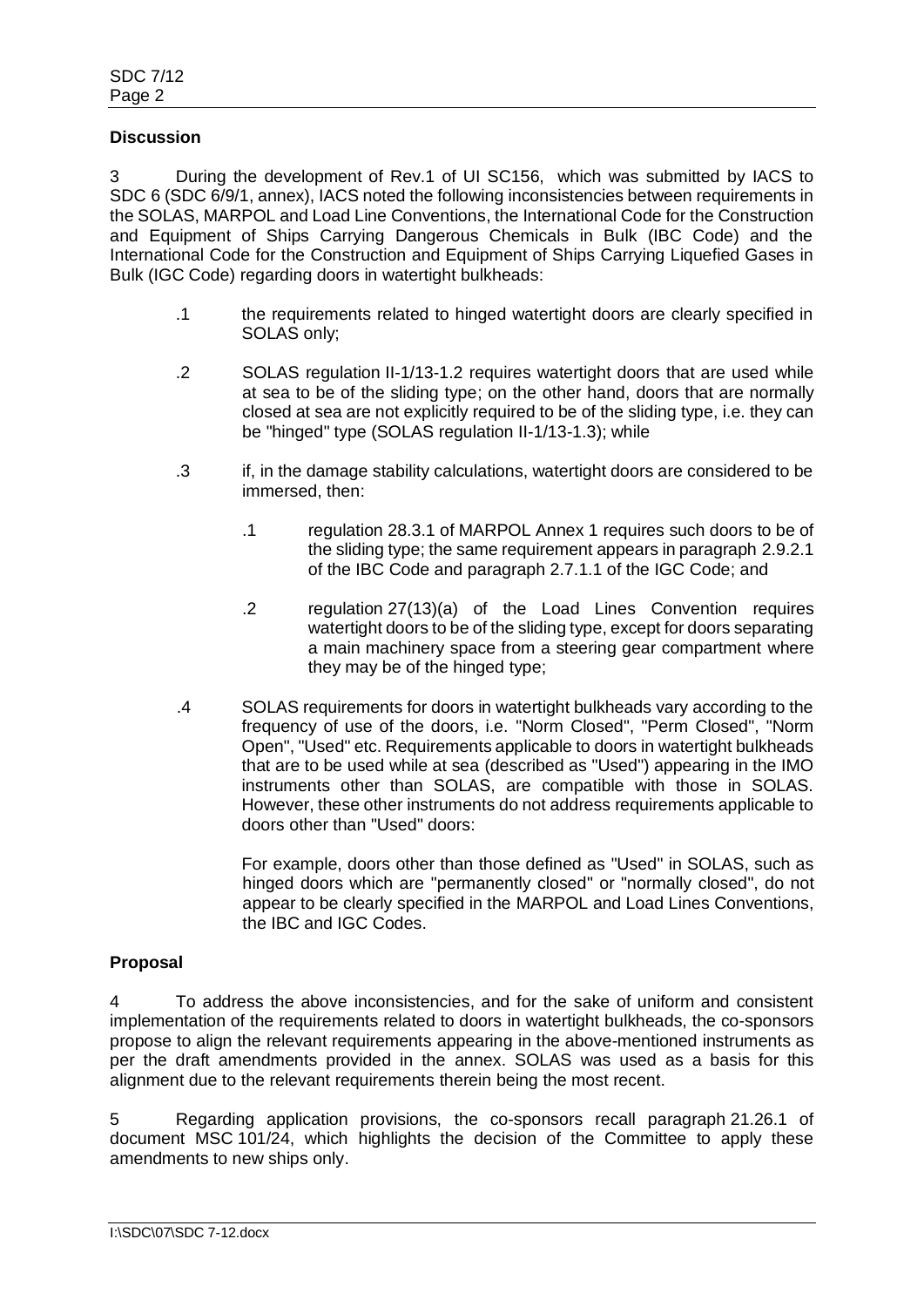## **Action requested of the Sub-Committee**

- 6 The Sub-Committee is invited to consider:
	- .1 the discussion in paragraph 3 above;
	- .2 the amendments proposed in the annex; and
	- .3 the appropriate way to formulate the application of the amendments to new ships only and take action, as appropriate.

\*\*\*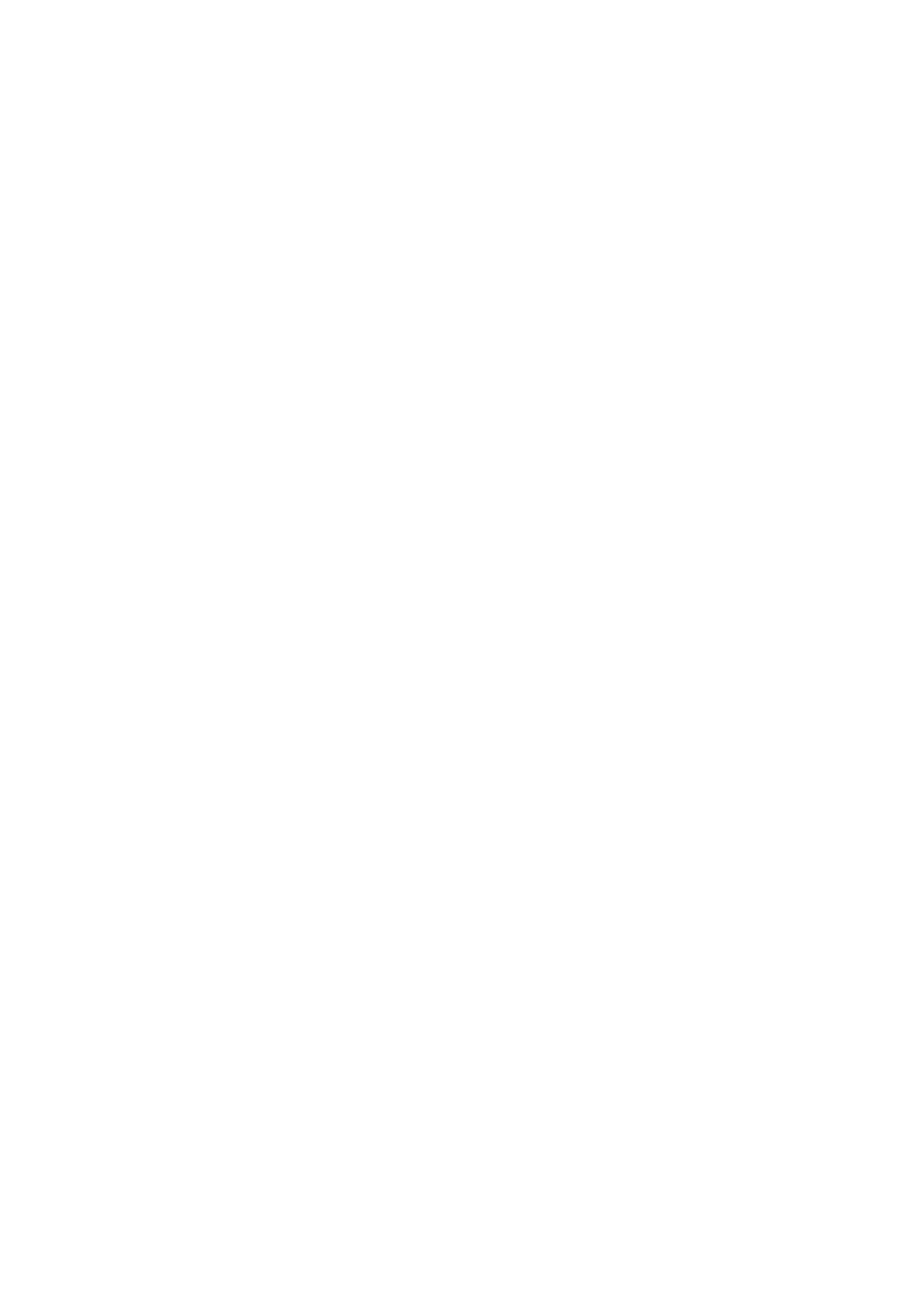# **ANNEX\***

## **DRAFT AMENDMENTS TO THE MARPOL CONVENTION, THE INTERNATIONAL CONVENTION ON LOAD LINES, 1966 (ICLL), THE IBC CODE AND THE IGC CODE**

### **Amendments to MARPOL Annex I, regulation 28.3.1**

- 1 Paragraph 3.1 is replaced with the following:
	- "3 Oil tankers shall be regarded as complying with the damage stability criteria if the following requirements are met:
		- .1 The final waterline, taking into account sinkage, heel and trim, shall be below the lower edge of any opening through which progressive flooding may take place. Such openings shall include air-pipes and those which are closed by means of weathertight doors or hatch covers and may exclude those openings closed by means of watertight manhole covers and flush scuttles, small watertight cargo tank hatch covers which maintain the high integrity of the deck, remotely operated watertight sliding doors, hinged watertight doors that are normally closed at sea, and sidescuttles of the non-opening type."

### **Amendments to the IBC Code, paragraph 2.9.2.1:**

- 2 Paragraph 2.9.2.1 is replaced with the following:
	- "2.9.1 Ships subject to the Code shall be capable of surviving the assumed damage specified in 2.5 to the standard provided in 2.8 in a condition of stable equilibrium and shall satisfy the following criteria.
	- 2.9.2 In any stage of flooding:
		- .1 the waterline, taking into account sinkage, heel and trim, shall be below the lower edge of any opening through which progressive flooding or downflooding may take place. Such openings shall include air pipes and openings which are closed by means of weathertight doors or hatch covers and may exclude those openings closed by means of watertight manhole covers and watertight flush scuttles, small watertight cargo tank hatch covers which maintain the high integrity of the deck, remotely operated watertight sliding doors, hinged watertight doors that are normally closed at sea, and sidescuttles of the non-opening type;"

#### **Amendments to the IGC Code, paragraph 2.7.1.1:**

3 Paragraph 2.7.1 is replaced with the following:

# "**2.7 Survival requirements**

Tracked changes are indicated using "strikeout" for deleted text and "grey shading" to highlight all modifications and new insertions, including deleted text.